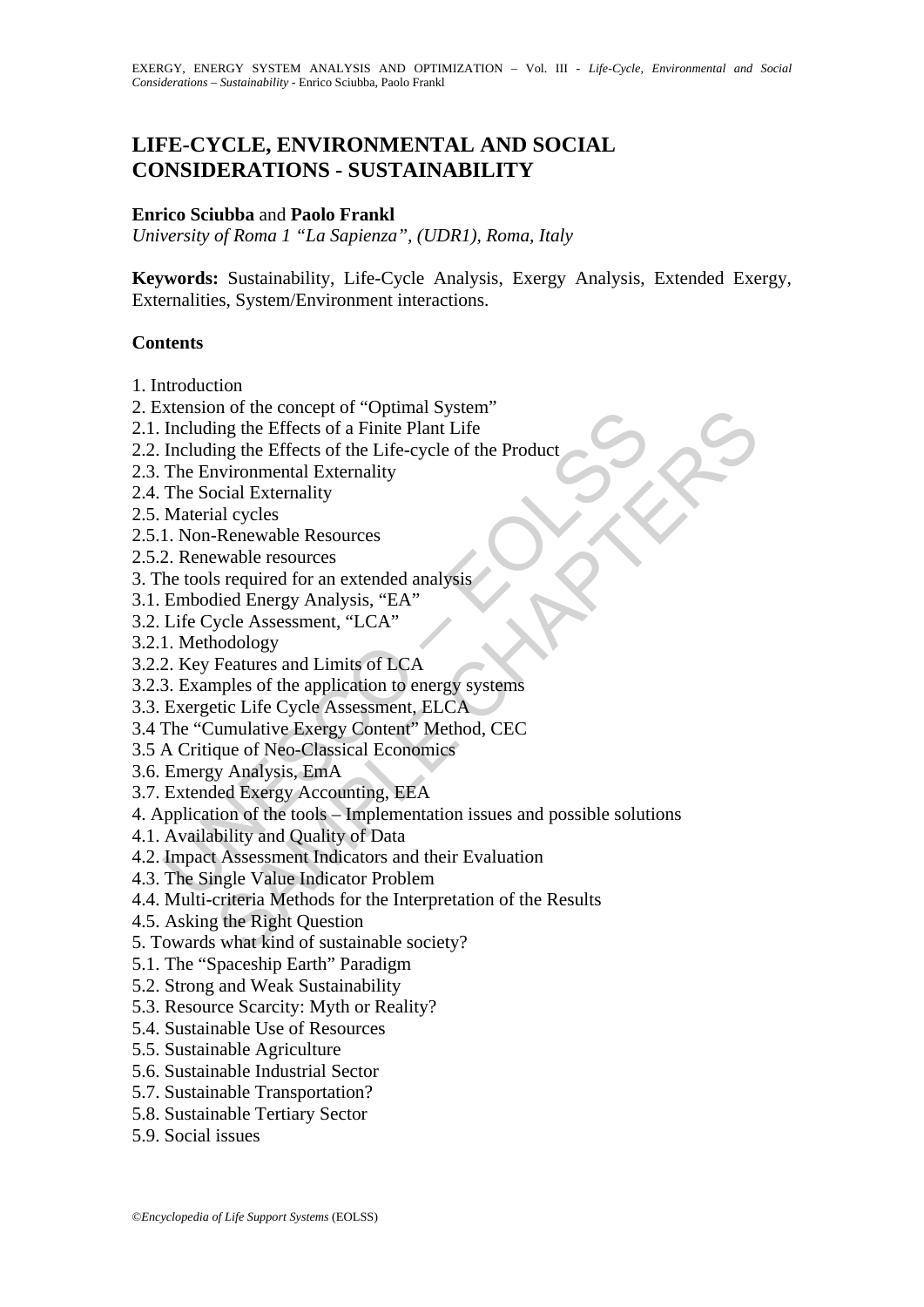6. Closure **Glossary** Bibliography Biographical Sketches

#### **Summary**

hods are developed for the proper "weighing" of variables rather<br>al engineering "process variables". In essence, the analysis must b<br>te and in time, considering the entire ecosystem as the proper c<br>life-cycle of the system e developed for the proper "weighing" of variables rather different from<br>eering "process variables". In essence, the analysis must be expanded bot<br>in time, considering the entire cocosystem as the proper control volume<br>cle The chapter inquires about the possibility of expanding the meaning of "optimal system" beyond its engineering limits: in other words, it explores the possibility of including environmental, monetary and social externalities in process optimization procedures (as discussed in *Optimization Methods for Energy Systems* and *Design and Synthesis Optimization of Energy Systems*) either as independent variables or as constraints of some sort. We shall see that the answer is affirmative, provided new methods are developed for the proper "weighing" of variables rather different from the usual engineering "process variables". In essence, the analysis must be expanded both in space and in time, considering the entire ecosystem as the proper control volume and the life-cycle of the system as the relevant time-scale. We shall examine Embodied Energy Analysis, Life Cycle Analysis (LCA), the Cumulative Exergy Content (CEC) Method, Emergy Analysis and Extended Exergy Accounting (EEA), and see how they treat the internalization of externalities. We discuss LCA, CEC and EEA in more detail, because they seem to be more useful under several respects. Dealing with "global" optimization inevitably raises the issue of Sustainability, which we also address. Our conclusions are that strong sustainability is *approximately feasible in human timescales*, but requires a major shift in both the resource mix and the end-use consumption standards. Furthermore, a sustainable state being a long-term goal, the transient must be planned and steered using decision-support tools similar to Exergy-based LCA or EEA.

## **1. Introduction**

In the last part of the XX Century, humankind has become increasingly preoccupied with problems related to the environment we live in, our "Biosphere". A combination of "natural" evolutionary factors and human interventions brought about a series of new problems, forcing us to investigate the complex interactions of our species with the biosphere and suggesting that our entire "environment" (the world in which we live) may be pushed into a "catastrophic" (in a bio-geological, rather than human, sense) transition towards a different evolutionary pattern. The problem, broadly stated, can be expressed as follows: "Are the present patterns of human development irrelevant for the natural course of the geological evolution of Planet Earth or have the magnitude of the Human/Nature interactions reached a limit beyond which natural cycles are perceptibly affected by human intervention?" In other words, is the Earth being "modified" globally and on geological timescales by the presence and behavior of its dominant living species? Present evidence shows that the cumulative behavior of the human race is indeed affecting Earth's chemical and energetic balances: less clear, and presently hotly debated due to its extremely far-reaching implications, is the extent of these "human effects" and the ways to mitigate the situation. Oddly, in spite of the fact that the debate mostly concerns physicists, biologists, chemists, economists, sociologists and philosophers, it is the engineers that might have the key to it, perhaps not in the sense of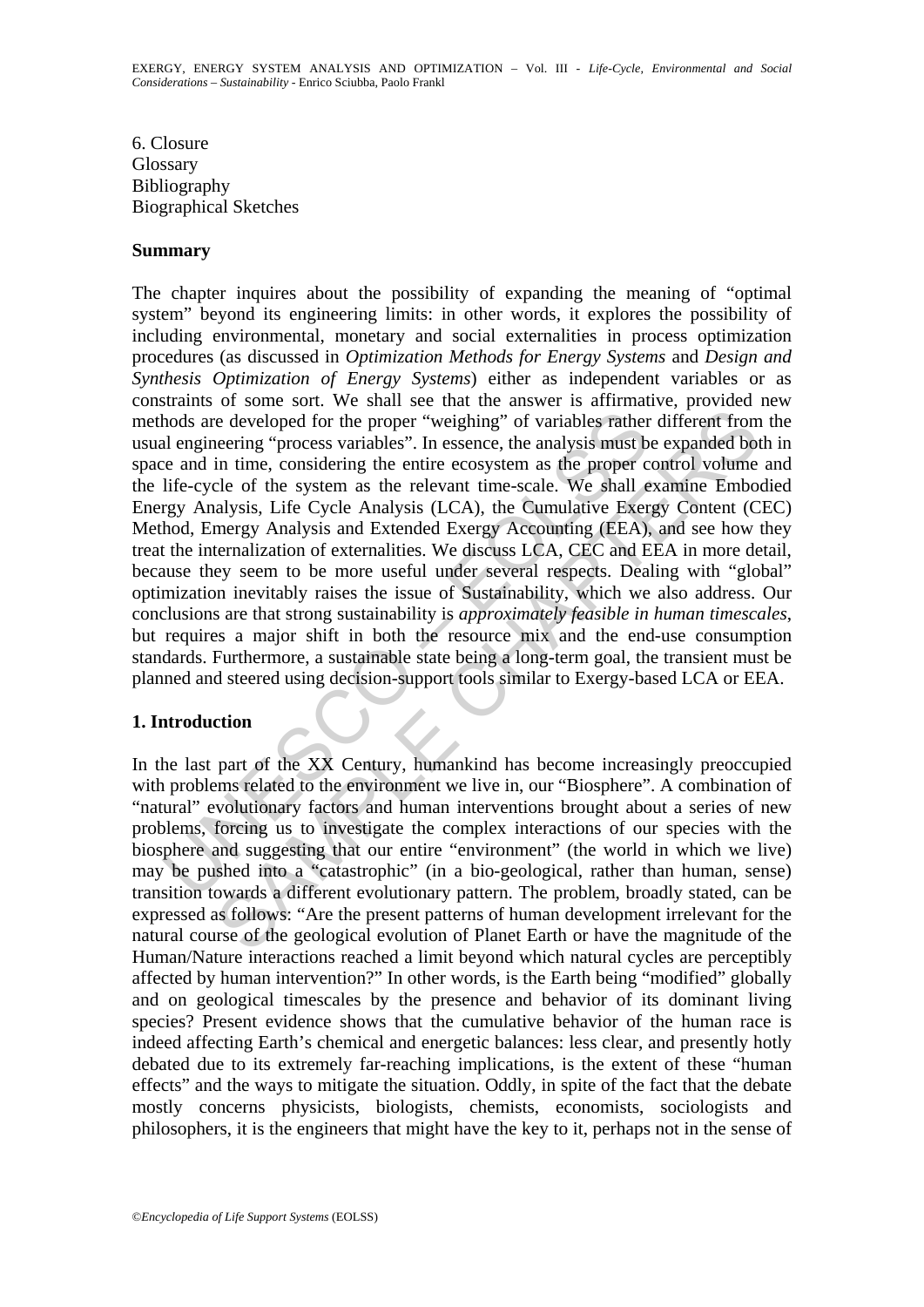"solving" the problem (though this could also be possible, as we shall try to argue below), but definitely in reducing the human influence on the planet's evolution.

To deal with such issues, we must expand the horizon of our investigation to encompass the entire human society and its "surroundings" (in an extended sense).This leads to a problem that has preoccupied industrial and energy planners for almost 20 years, becoming a hot focus of attention for the broader public opinion only in the last decade or so: *sustainability*. This chapter is organized as follows: we discuss first the extension of the concept of "Optimal System" (Section 2), arguing that it is necessary to factor into the analysis *in a quantitative fashion* the effects of finite plant life, those related to the life-cycle of the products and materials used by the processes and disposed of in due course, and those related to the associated environmental externality, i.e. the costs of the pollution originated by the placement of a process in a previously undisturbed ecological niche. Extending our range a little further, we then briefly consider the associated social externality, i.e. the costs of the integration of the productive structure into the human community (local and at large). Finally, we discuss material cycles (inputs and outputs) to judge whether and to which extent they may affect the planetary balance.

ogical niche. Extending our range a little further, we then brociated social externality, i.e. the costs of the integration of the p the human community (local and at large). Finally, we discutts and outputs) to judge whet miche. Extending our range a little further, we then briefly consider niche. Extending our range a little further, we then briefly consider social externality, i.e. the costs of the integration of the productive structura In Section 3, we describe some of the new tools required for a correct analysis of the expanded problem: first, the Life Cycle Assessment paradigm is discussed in detail, together with its logical extension, Exergetic Life Cycle Analysis. Then, we address Embodied Energy Analysis and its more advanced counterpart, Szargut's "Cumulative Exergy Content" method. At this point, we present a brief critique of today's dominating economic theory, the so-called Neo-Classical Economics (NCE), with the purpose of exposing some of its limitations and pitfalls. This introduces the last two paradigms discussed here, the strongly holistic *Emergy* Analysis and the Extended Exergy Accounting method, both based on the negation of the validity of the three basic assumptions of NCE.

Section 4 discusses the application of the tools to practical problems, and Section 5 addresses the "problem" of resource scarcity, much debated in scientific and popular circles alike. Our aim is to establish whether and to what extent this problem is relevant to the survival of humankind. At this point, our thesis will already be clear (let us anticipate here that we believe that a sustainable society is indeed possible on geological timescales, provided certain strong measures are taken to modify human attitudes and expectations), so we discuss the "Spaceship Earth" paradigm as a "cellular" example of a sustainable society. Finally, Section 6 describes a "feasible" sustainable society: we try here to formulate the problem of its attainability in a rational and well-posed form.

## **2. Extension of the Concept of "Optimal System"**

Theme 3 is concerned with Energy Conversion Systems ("ECS"), and has dealt with their "optimization": we say that an ECS is optimal under certain constraints if it delivers its "product" with the minimum use of "resources" (materials, energy and capital). Previous chapters have treated both technical, economical and environmental optimization problems: we have learned how to use Thermo-Economics to construct an informed judgment about the optimality of an ECS, based on a proper combination of a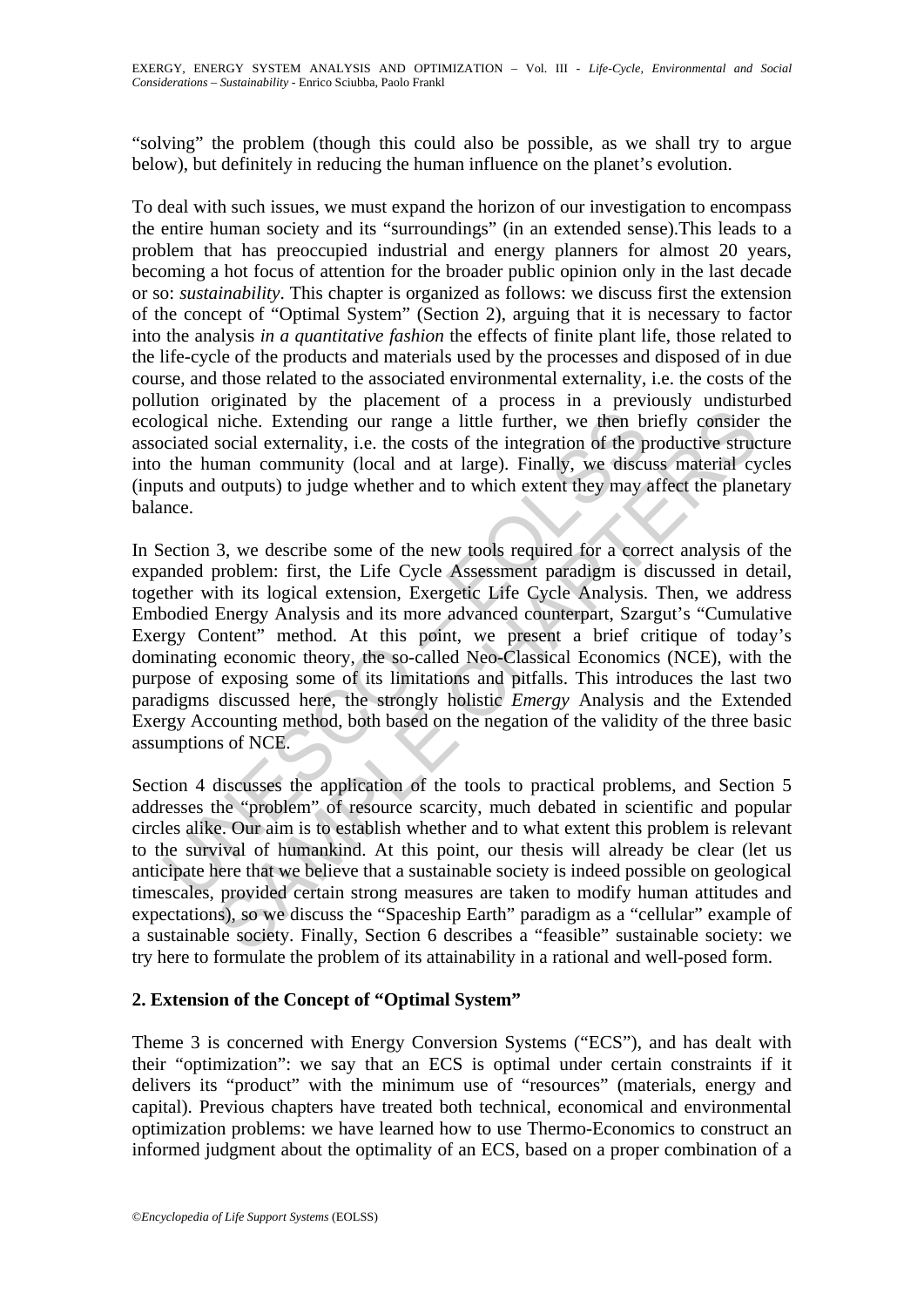monetary measure (for capital) and of an energetic measure (exergy, for resources). We have learned that it is possible, though under somewhat more stringent assumptions, to factor into this judgment (a portion of) the apparent environmental damage by "internalizing" additional "Environmental Costs" (externalities) and reducing them to equivalent monetary costs. Nowhere in Thermo-economics, though, do we find mention of a functional correlation between Environmental, Labor and Capital costs, or of their common dependence on social factors (this issue is usually left for Sociologists). Furthermore, with very few exceptions that address the problem only at a scale local to the plant, neither have we heard about including into the accounting procedures the expenditures (of resources, capital and labor) that pertain to the life cycle of the product or of the very same plant.

## **2.1. Including the Effects of a Finite Plant Life**

Traditionally, analyses of energy systems consider only the "active" (i.e. operative) phase of the plant life. However, in an extended approach addressing long-term issues, it is absolutely necessary to consider that a power plant has a finite life and to include the impacts associated with the end-of-life of the system. In fact, decommissioning may have very significant environmental (and social) impacts (consider for example nuclear and hydroelectric power plants, steel-processing plants, etc.).

## **2.2. Including the Effects of the Life-cycle of the Product**

ditionally, analyses of energy systems consider only the "active of the plant life. However, in an extended approach addressing absolutely necessary to consider that a power plant has a finite impacts associated with the e Ity, analyses of energy systems consider only the "active" (i.e. operated by the selabet life. However, in an extended approach addressing long-term is associated with the end-of-life of the system. In fact, decommissioni If the scope of our analysis is expanded a little further, the overall assessment of any energy system should take into account its full life cycle. This includes both the already mentioned downstream steps of the chain (end-of-life, decommissioning), as well as all of the upstream steps, in particular the environmental impact, resources and energy consumption related with the production and use of materials needed to build and operate the plant. For fossil-fueled systems, this includes for instance the fuel extraction and its transportation to the plant. For nuclear power systems, it includes the impacts related to the total fuel cycle. In fact, a life-cycle approach is the only suitable method to assess renewable energy systems. For example, solar photovoltaic systems produce zero emissions during their operational phase, and a life-cycle assessment is the only way to account for the upstream phases of the preparation of the semiconductor material and of the production of modules, *where emissions may occur*. Furthermore, it can also calculate the impacts related to the rest of the system (i.e. support structures, electronics, integration in buildings, etc.) as well as those related to the recycling of the modules at the end of their operational life. *In spite of some subjective aspects in its formulation that must be dealt with from a methodological point of view, a global life-cycle analysis is the only comprehensive and coherent way to compare different energy technologies.*

## **2.3. The Environmental Externality**

Until a few decades ago, environmental remediation expenses were not considered a component of the cost of a product. *It took a long time for Legislators to include provisions that make polluters responsible* for the consequences of the pollution they caused. The topic is far from being satisfactorily resolved and is still subject to debate, because of the very high interests, both genuine and vested, at stake. Generally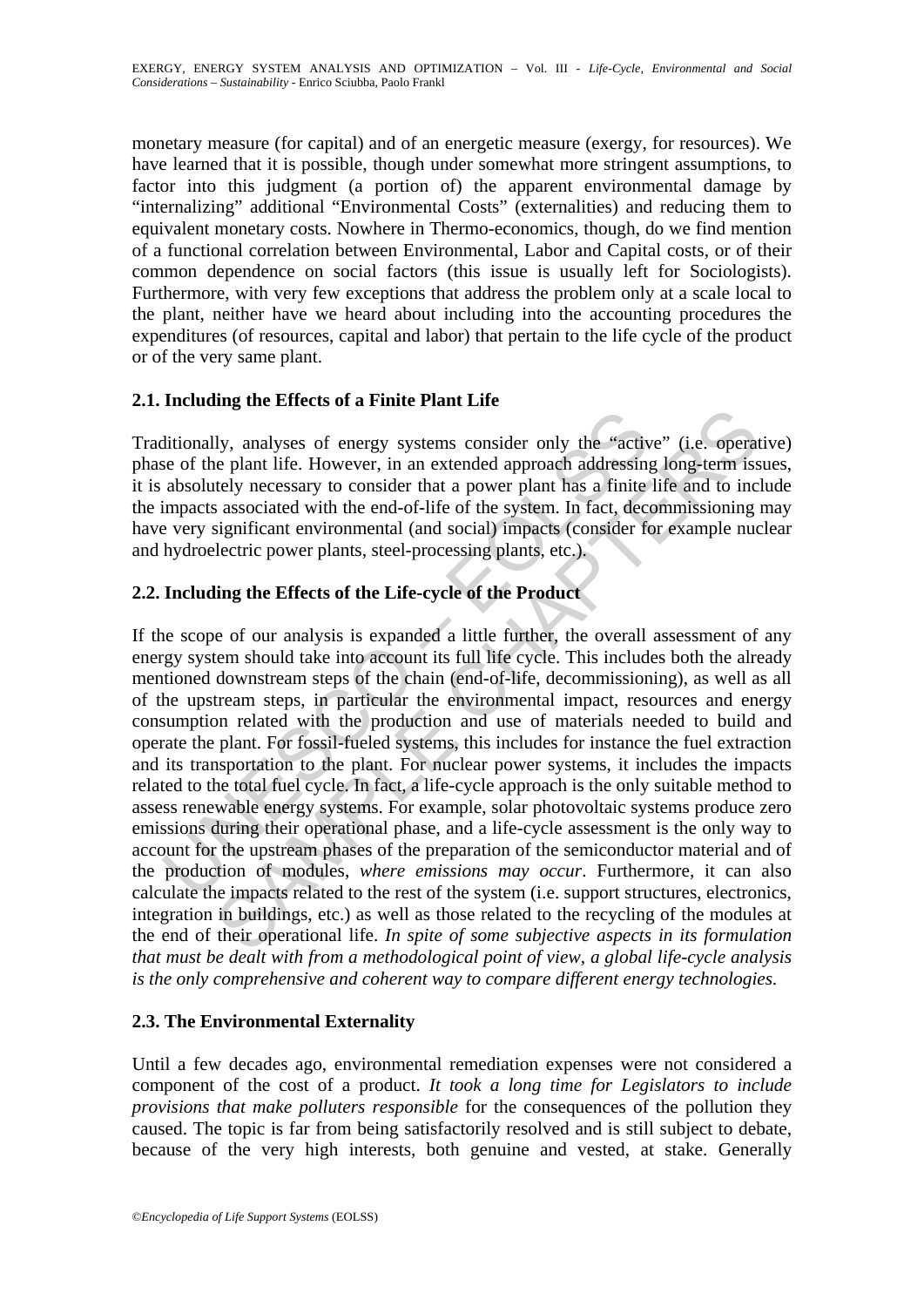speaking, modern regulations force producers to include in the production costs of a commodity either the real costs necessary to remedy the environmental damage if, when, and where it occurs (like the environmental insurance against oil spillages from ships), or some nationally or internationally accepted "pollution tax" (like the carbon tax or the direct taxation of waste products). From a *global point of view*, and in spite of the substantial advances made under the pressure of an increasing public awareness, the following problems remain open:

- For most pollutants, the exact damage assessment on a scale larger than local is essentially unknown or at least subject to debate;
- The complex interactions between different pollutants are difficult to assess on a global scale;
- *The very same definition of "pollution" should be revised, and taken to mean "every substantial human alteration of the existing state of the environment". Notice that this brings some problems of scale (what does "substantial" mean?) and must also be meant in dynamic terms (because the "state of the environment" changes naturally even in the absence of human intervention).*

Let us consider some unquestionable facts:

- *The environmental resource base is finite*. Therefore, we must preserve and, where possible, restore the integrity of natural systems (soils, water, air, and biological diversity) that sustain both economic prosperity and life itself.
- "
"
every substantial human alteration of the existing state of<br>
Notice that this brings some problems of scale (what does "st<br>
and must also be meant in dynamic terms (because t<br>
environment" changes naturally even in the ery substantial human alteration of the existing state of the environmetice that this brings some problems of scale (what does "substantial" med must also be meant in dynamic terms (because the "state of informent" changes *There are limits to the carrying capacity of the planet*. Since there are unmistakable signs that we are indeed approaching this limit (in what sense, see Section 5), it is illusory to think that technological "progress" will improve our resource-exploitation efficiency so much that we may remain below that limit indefinitely: we must instead reduce our physical demands on all life-support systems.
- *Economic growth is not a panacea for diminishing environmental quality*, unless our idea of the future is few hundred million individuals living brutally on a desert planet (the so-called "Mad Max model" from the1985 movie). A high *pro-capite* income is useless if the resource base is reduced below sustenance.

At the risk of overgeneralization, we can say that the root of the problem lies in the fact that present Environmental Economics is overwhelmingly micro-economics, its emphasis being placed on the correct internalization of environmental costs to arrive at *product prices that reflect the producers' marginal costs*. As correctly noted by some economists (see for instance Herman Daly, 1996) the real issue ought to be instead how to internalize externalities so that *product prices reflect full social marginal opportunity costs.* Such an internalization is possible in practice only if we can convince all segments of society to equitably share environmental costs and benefits, so that both the polluter and the depleter are forced to pay a proper penalty. One powerful tool is a (revenue neutral) taxation shift from income (value added) to throughput (the commodities to which value is added). This shift could be supplemented for social equity with a stiff income tax on very high incomes and a negative tax on very low incomes in order to maintain progress. The "Exergy Tax" as well as the "Renewable Energy Incentives" is a step in this direction. Even "Pollution Trading Permits" can be considered a displaced and hidden form of such taxation. It is clear that, to correctly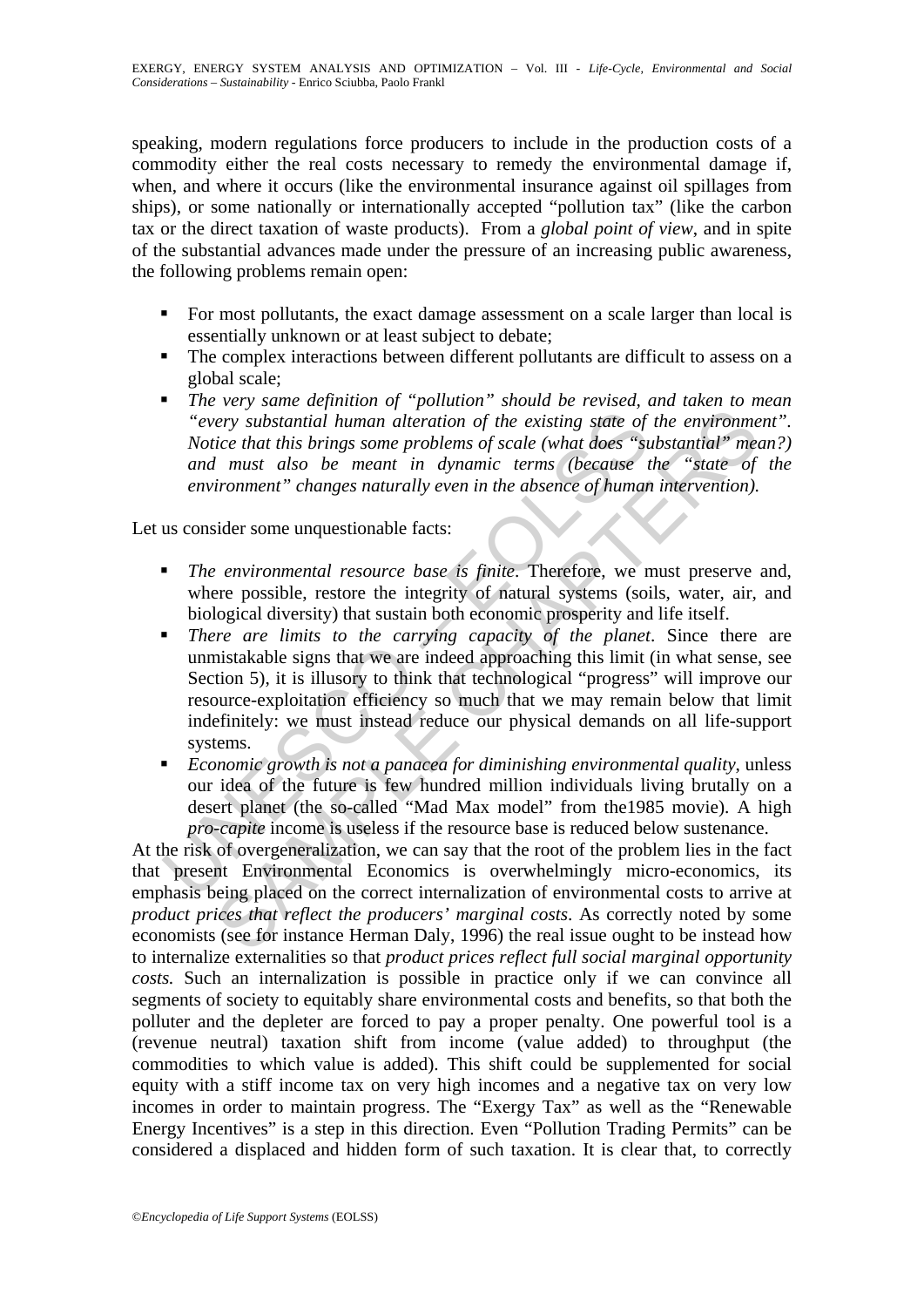assess our options and priorities for the near and far future, we need additional analysis tools to somehow "price" environmental damage.

### **2.4. The Social Externality**

In the last two centuries, first Classical economists and then Neo-Classical as well have made a banner of the concept of *growth*. In this context, the term refers to an increase in the physical scale of the cumulative matter/energy flow that sustains the economic activities of production and consumption of commodities. For a single Company and for Nations alike, "to grow" means "to quantitatively increase the physical scale of one's throughput". Notice first that unlimited growth is denied by our assertion that the Environment is finite: even if we think of colonizing other planets, the best we can hope for is delaying the instant in which we will reach the limiting capacity of the System. Some economists and energy planners contend that by pushing technology to higher levels, we can effectively keep the same growth rate by "modifying" the type of load we impose on the Environment: this is the rationale behind underwater farming, water desalination, biologically-modified cultures, etc. Even if a limited amount of such a growth is, with enough ingenuity, possible, ethical and social limits may render it undesirable. If we extend our solution space to include "social" variables, four additional propositions arise that limit the desirability of growth:

- is an energy planners contend that by pushing tections, the economists and energy planners contend that by "modifying" oses on the Environment: this is the rationale behind underward indication, biologically-modified cult nomists and energy planners contend that by pushing technology to his<br>lomists and energy planners contend that by pushing technology to his<br>can effectively keep the same growth rate by "modifying" the type of load<br>in the *The desirability of growth financed by the consumption* (*=annihilation*) *of geological capital is limited by the cost imposed on future generations.* One *kg* of resource used up irreversibly today has a certain and known monetary present-worth. By the concept of discount rate, we know that the same *kg* (if untapped today) will be worth  $e^{ni}$  in *n* years from now. For a constant 5% discount rate, its future worth doubles roughly every 13 years and 10 months. Will a hypothetical "future generation", say in 100 years, be able to value that very same *kg* 148 times its present worth? Or, are we able to ensure our descendents that, for each *kg* we use today, we "generate" 148 *kg-equivalent* of the same resource for their future use?
- *The desirability of growth financed by takeover of habitat is limited by the reduction of bio-diversity due to our excessive altering of other species' habitats.* Economic growth requires "more space" for humans and their activities. Necessarily, this *invades* the space used by other species. We have enough examples at present of how the extinction or near-extinction of a species affects, with a domino-like effect, an area much larger than the one the extinct species used to live in. The imposition of some limit on habitat takeover based on the calculation of the use value of the endangered species is however practically impossible. Once we have established that a continuing expansion of the scale of the human economy is inconsistent with maintaining bio-diversity and ecological life-support systems, a possible simplified approach would be that of allowing a limited takeover of the habitat of other species, and then penalizing such takeover by a purely "environmental levy" (i.e. neglecting the social cost of reducing bio-diversity).
- *The desirability of aggregate growth is limited by its self-canceling effects*. It has been argued that absolute wants (those we feel independently of the condition of others) are not insatiable. Relative wants (those we feel only because their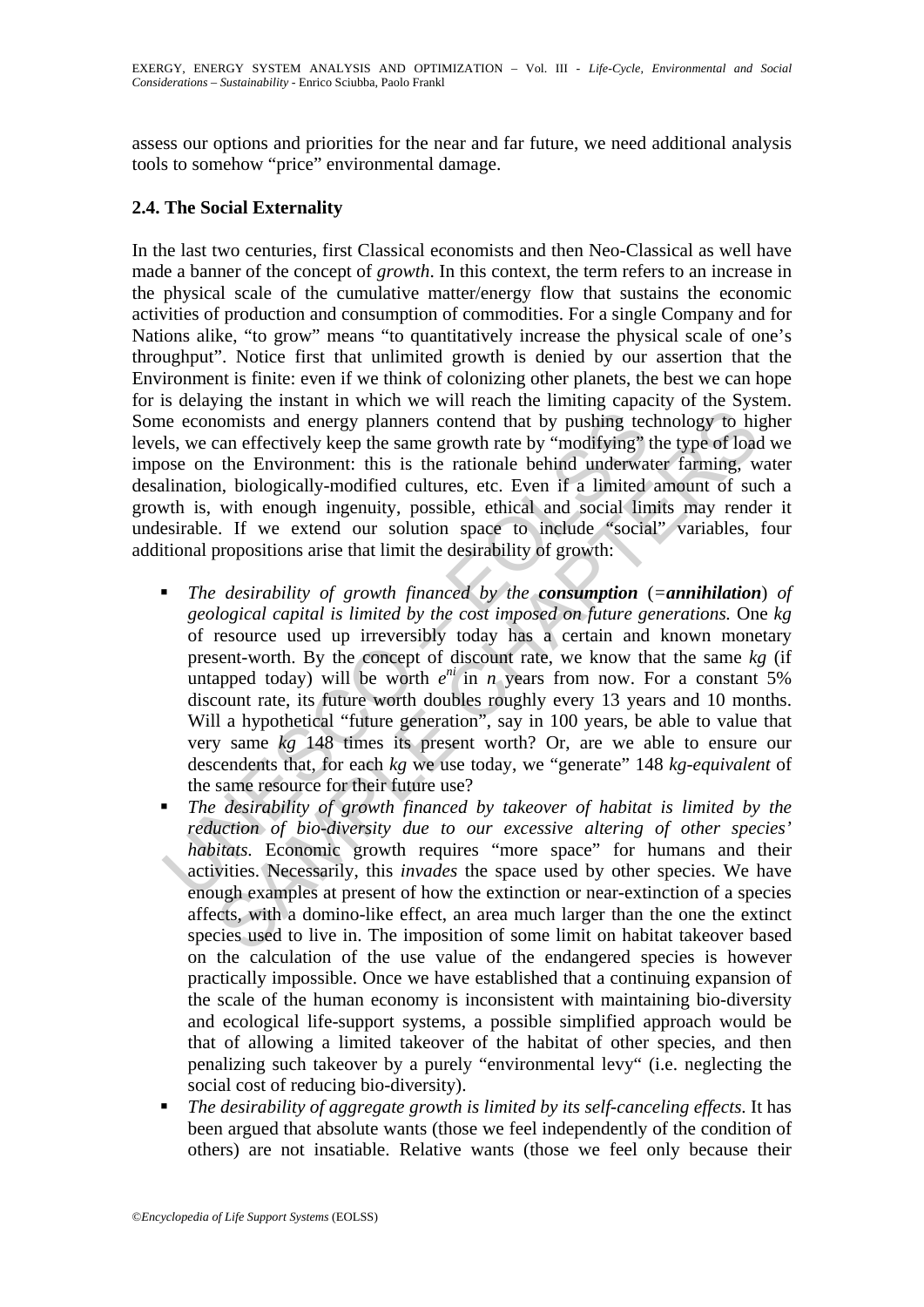satisfaction makes us feel superior to others) are indeed insatiable. To quote John Stuart Mills, "men do not desire to be rich, but richer than other men". In industrialized countries, on the average and neglecting for a moment the "islands" of urban poverty, increments in well-being are largely a function of changes in relative income. In this case, growth is unable to increase welfare in the aggregate, or at least that portion of the welfare that depends on relative position. This is clearly an attitude problem, and raises formidable educational and socio-political issues, because economic growth, environmental protection and social equity ought to be seen as interdependent, mutually balancing national goals, but in practice policies to achieve these goals, instead of being integrated, frequently conflict.

 *The desirability of aggregate growth is limited by the degradation of moral standards resulting from the very attitudes that foster growth, such as excessive emphasis on self-interest and a self-asserting "need-to-grow" dogma. On the demand side of commodity markets, growth is often stimulated by greed and intensified by the ever present advertising industry. On the supply side, some technocrats proclaim the possibility of limitless expansion without offering a credible justification for this belief, and often show a disturbing tendency to discard or question even proven facts that contradict their outlook.* 

emphasis on self-interest and a self-asserting "need-to-grov<br>demand side of commodity markets, growth is often stimula<br>intensified by the ever present advertising industry. On the<br>technocrats proclaim the possibility of l bhasis on self-interest and a self-asserting "need-to-grow" dogma. On<br>and side of commodity markets, growth is often stimulated by greed<br>morals ide of commodity markets, growth is often stimulated by greed<br>more ansifed by A substantial distinction must be made between *growth* (quantitative increase by assimilation or accretion of materials) and *development* (qualitative improvement). Commonly, the concept of economic growth is expressed as "growth in GNP", but GNP in fact conflates (and confuses!) these two totally different concepts, and furthermore also hides some of the information content about the reality underlying these concepts. Growth is not sustainable in a finite environment. Development, though, may well continue for geological times, probably as long as the human race survives as a species. We can, thus, anticipate one of the findings of Section 6: *sustainable development is development without growth;* that is without an increase of the material and energy flows of the System beyond the regeneration and absorption capacities of the "Environment" (Planet Earth or whatever). Progress means development, not growth.

In such a context, population control and consumption patterns become key issues. Population must be stabilized at a level consistent with the capacity of the Earth to support its inhabitants at a "decent" level of *pro-capite* wealth. Even if we cannot precisely quantify "decent life", it is important to assert this principle, and leave the discussion on life quality standards open. Some difficulties arise here: different *cultures* have different views about the way population and consumption are to be controlled, and migrations or free trade with free capital mobility tend to drive people from low-GNP, high population density to high GNP, low population density Countries. The current thrust toward economic globalization is compatible with global population control only if we could establish some sort of World Population Authority, which in turn opens the door to delicate political problems. *The issue is so complex and has so*  far-reaching consequences that it is very unlikely that a compromise between *supporters of contrasting views may be reached in the short run.* 

The global patterns of consumption must be consistent with a steady improvement in the efficiency with which society uses natural resources. This raises a politically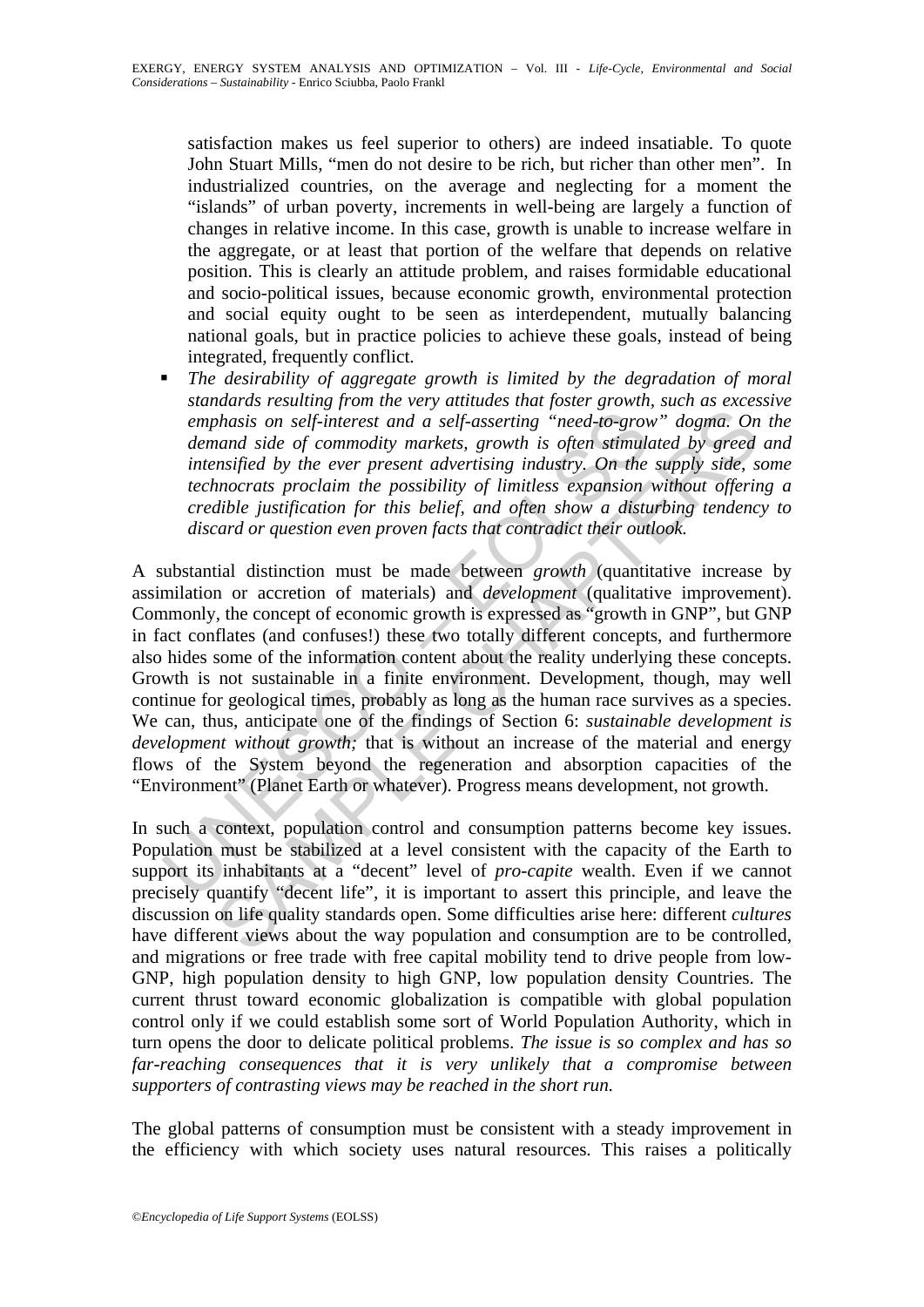sensitive issue: low-GNP Countries question the imposition of stricter limits on their industrial development, which they perceive as unfair. In fact, we have reached the present state of affairs because of the exponential growth brought on by the uncontrolled industrialization of today's high-GNP Countries. Why should now the weaker be denied access to higher standards of living? It is clear that what is needed is *a simultaneous strong reduction in the levels of consumption in high-GNP Countries and a strict control of the rate of growth of low-GNP ones.*

Population control and reduced consumption, joined by greater sharing (an educational problem!) can also help eliminating poverty, another sensitive social issue.

### **2.5. Material cycles**

importance of material flows for the production of com-<br>
implayed by economists, who point out that on the average only<br>
P accounts for the extractive and reclaiming sectors. From the<br>
regy Engineer, this is an example of rance of material flows for the production of commodities is of by economists, who point out that on the average only about 10% of the extractive and reclaiming sectors. From the perspective of eigence, this is an example The importance of material flows for the production of commodities is often downplayed by economists, who point out that on the average only about 10% of the GNP accounts for the extractive and reclaiming sectors. From the perspective of an Energy Engineer, this is an example of the "fallacy of misplaced concreteness": even if the aggregate monetary worth of these two sectors is a relatively small fraction of the GNP, what would happen if there were zero material input flows? Our economy, and indeed our entire Society, is based on the transformation of raw materials into commodities and services. *Even if the extraction and reclaiming sectors account for only a small portion of the GNP, they make the remaining activities are possible.*

In what follows, we treat separately renewable and non-renewable flows, because their "economics" are different.

> TO ACCESS ALL THE **41 PAGES** OF THIS CHAPTER, Visit: http://www.eolss.net/Eolss-sampleAllChapter.aspx

#### **Bibliography**

- - -

E.A. Alsema, P. Frankl, K.Kato (1999): *Energy Pay-back Time of Photovoltaic Energy Systems: Present status and prospects*, Proc. 2nd World Conference on Photovolatic Solar Energy Conversion, Vienna, Austria, 6-10 July 1998, Vol. II, DG JRC Environment Institute Renewable Energy Unit, Ispra, Italy, April 1999

R.U. Ayres (1998): *Exergy, waste accounting, and life-cycle analysis*, Energy, v.23, n.5, p. 256-264, 1998, [A technological approach to the problem of global waste recycling]

R.U. Ayres (1998): *The Second Law, the Fourth Law, Recycling and limits to growth*, Ecological Economics, v.8, n.1, p. 56-62, 1998, [Contains the outline of the "Spaceship Earth" model (which had been published before Ayres's work) and uses it to emphasize his critique to Georgescu-Roegen's theory]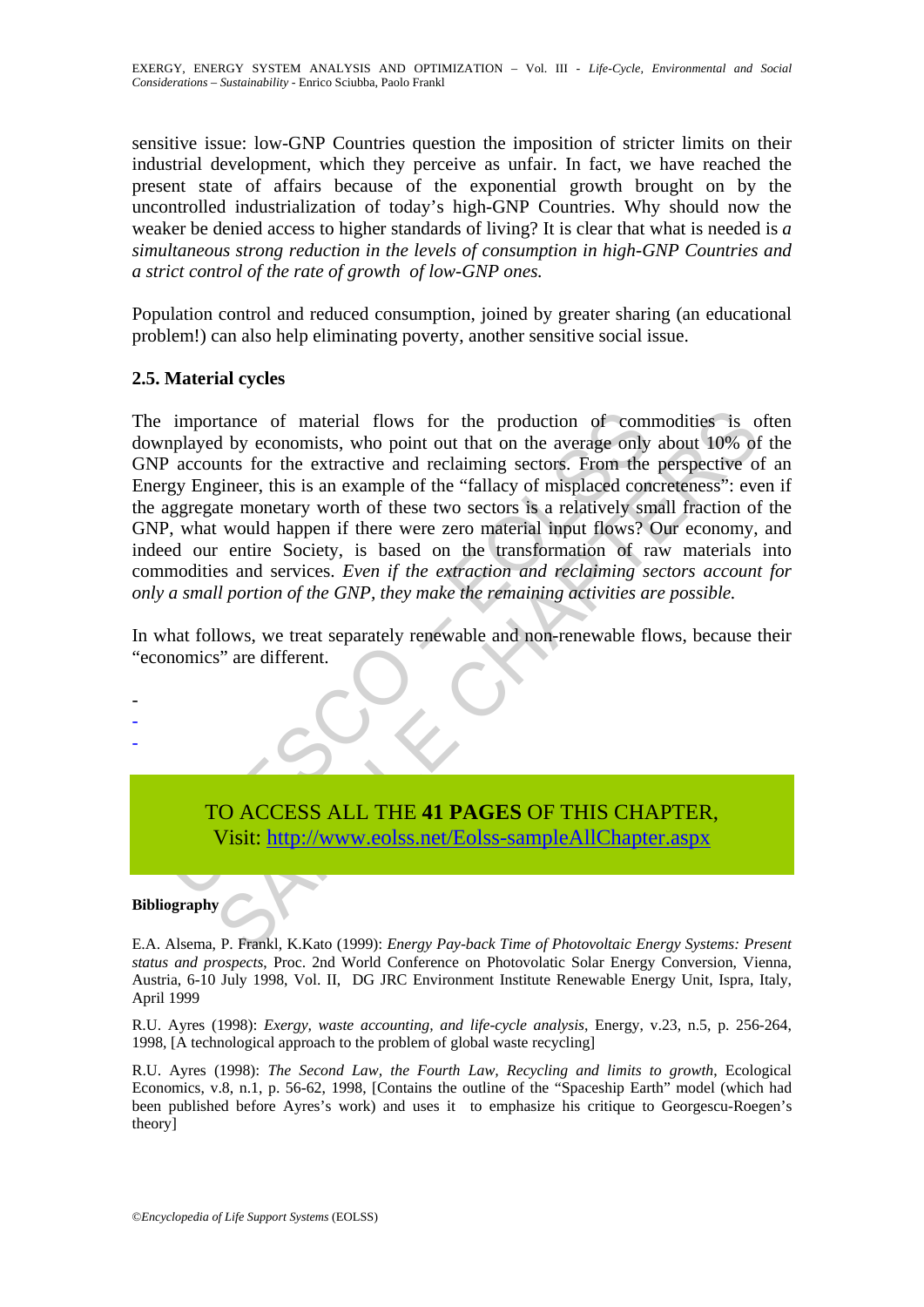Brundtland Commission, the (1987): *Our common future*, UN-Report xxx [The first official document to mention and discuss the concept of sustainability]

F. Capra (1996): *The web of Life*, Doubleday-Anchor Publishers, NY, NY, USA [An interesting but very strongly biased olistic statement of the Author's strong feelings about the intimate and complete interconnection of all elements of the biosphere]

R.L.Cornelissen,E.N.Marquart,G.G.Hirs (1999): *The value of Exergetic Life Cycle Assessment besides LCA*, Proc. ECOS'99, Tokyo, Japan, 1999

H.E. Daly (1996): *Beyond Growth: the economics of sustainable development*, Beacon Press, Boston, MA, USA [Unconventional economic strategies, discussed by one of the then leading World Bank economists. A rigorous, straightforward, visionary work which has important corollaries in many Engineering disciplines]

R. Dones, U. Gantner, S. Hirschberg, G. Doka, I. Knoepfel (1996): *Environmental Inventories for Future Electricity Supply Systems for Switzerland*, PSI Report No. 96-07, Paul Scherrer Institute, Villigen, Switzerland, 1996

R. Frischknecht, P. Hofstetter, I. Knoepfel, R. Dones, E. Zollinger, editors (1996): "*Oekobilanzen fuer Energiesysteme*" (Ecobalances of Energy Systems), ETH/PSI Laboratory for Energy Systems, Zuerich, Switzerland, 3rd edition, 1996

P. Frankl, A. Masini, M. Gamberale and D. Toccaceli (1998): *Simplified Life-Cycle Analysis of PV Systems in Buildings: Present Situation and Future Trends*, Progr. in Photovoltaics, n.6, 1998

P. Frankl and F. Rubik (2000): LCA in Industry and Business – Adoption Patterns, Applications and Implications, Springer Verlag, 2000

zerland, 1996<br>
rischknecht, P. Hofstetter, I. Knoepfel, R. Dones, E. Zollinger, editors (1996)<br>
giesysteme" (Ecobalances of Energy Systems), ETH/PSI Laboratory for Ene<br>
zerland, 3rd edition, 1996<br>
rankl, A. Masini, M. Gamb 1996<br>
The, P. Hofstetter, I. Knoepfel, R. Dones, E. Zollinger, editors (1996): "Oekobilanzene"<br>
CEObalances of Energy Systems), ETH/PSI Laboratory for Energy Systems, Zue<br>
The edition, 1996<br>
The edition, 1996<br>
The edition, N. Georgescu-Roegen (1971): *The entropy law and the economic process*, Harvard U. Press, Cambridge, MA, USA [The first complete and rigorous exposure of the intrinsic irrationality of the (then) current economic standards. Due to its extremely strong and rather personal style, this fundamental work that has been underrated for years]

M. Goedkoop (2000): Eco-indicator 99 methodology report, www.pre.nl

H.E.Goeller, A.M.Weinberg: *The age of sustitutability*, Science, v.191, February 1976, p. 683-689

H.E.Goeller, A.Zucker: *Infinite resources: the ultimate strategy*, Science, v.223, February 1976, p. 456- 462

R.Herendeen, C.Ford, B.Hannon: *The energy cost of living, 1972-73*, Energy v. xx, n.6, 1981, 1433-1450

J.R.Hicks: *Value and Capital*, Oxford University Press, USA 1946

S. Hirschberg and R. Dones (1998): *Health and Environmental Risk Assessment of Energy Assessment Systems in Support of Decision-Making*, in Mosleh A. and Bari R.A. (Eds.), "Probabilistic Safety Assessment and Management - PSAM 4", Vol 3, Springer, London (1998)

International Standard Organisation. International Standard ISO 14040 *Environmental management – Life cycle assessment – Principles and framework*. Paris, 1997

International Standard Organisation. International Standard ISO 14041 Environmental management – Life cycle assessment – Goal and scope definition and life cycle inventory analysis. Paris, 1998

International Standard Organisation. International Standard ISO 14042 *Environmental management – Life cycle assessment – Life cycle impact assessment*. Paris, 2000

International Standard Organisation. International Standard ISO 14043 *Environmental management – Life cycle assessment – Life cycle interpretation*. Paris, 2000

H.T.Odum: *Environment, Power and Society*, J.Wiley&Sons, 1971 [A detailed description of the Embodied Energy (Emergy) concept, with many applications to complex biological systems]

J. Rifkin (1980): *Entropy: into the greenhouse world*, Viking Putnam Publishers, USA [A rigorous and strongly polemical statement about the consequences of the application of the entropy concept to the Biosphere and to the globality of human activities]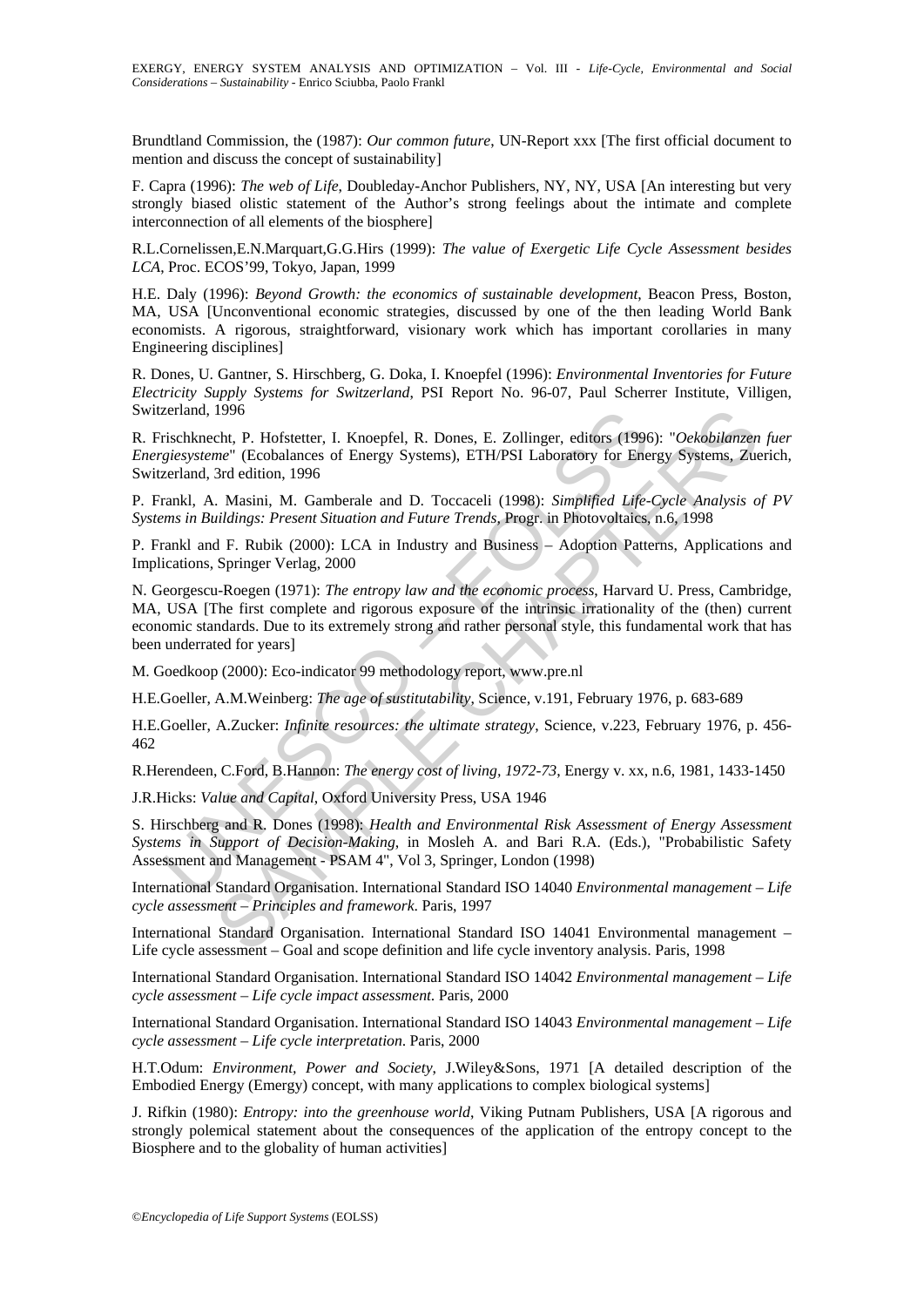E. Sciubba (2001): Beyond Thermo-Economics? The concept of Extended Exergy Accounting and its application to the analysis and design of Thermal Systems, Int. J. of Exergy, v.1, n.1, 2001 [The first structured publication of the Extended Exergy Accounting theory]

Society of Environmental Chemistry and Toxicology: *Life Cycle Assessment, A Code of Practice*, Bruxelles, 1993.

P.Sraffa: *Production of commodities by means of commodities*, CUP 1960 [A critique of (Neo) Classical Economic Theory]

J.Szargut,D.R.Morris,F.R.Steward: *Exergy analysis of Thermal, Chemical and Metallurgical processes*, Hemisphere 1988 [A complete and thoroughly researched statement of the Cumulative Exergy Conternt Method]

A.Valero,L.Serra,M.A.Lozano: *Structural theory of Thermoeconomics*, Proc. ASME AES v.30, 1993, p.189-198 [The first totally systematic presentation of the Thermo-Economic theory]

#### **Biographical Sketches**

**Enrico Sciubba** is Professor at the Department of Mechanical and Aeronautical Engineering of the University of Roma 1 "La Sapienza" (UDR1), Roma, Italy.

**raphical Sketches**<br> **co Sciubba** is Professor at the Department of Mechanical and Aeronautic<br>
rersity of Roma 1 "La Sapienza" (UDR1), Roma, Italy.<br>
accived a Master in Mechanical and Electrical Engineering from UDR1 in 19 **I Sketches**<br> **Show** is Professor at the Department of Mechanical and Aeronautical Emgineering on<br>
Roma 1 "La Sapienza" (UDR1), Roma, Italy.<br>
Master in Mechanical and Electrical Emgineering from UDRI in 1972. From 1972 to He received a Master in Mechanical and Electrical Engineering from UDR1 in 1972. From 1972 to 73, he was a Research Assistant at the Chair of Turbomachinery in the same University. From 1973 to 75, he worked as Research Engineer in the Research and Development Division of BMW, Munich, Germany, where his tasks included the design, development and testing of advanced i.c. Engines.

After returning to UDR1 as a Senior Research Assistant from 1975 to 1978, he enrolled in the Graduate School of Mechanical Engineering with major in Thermal Sciences at the Rutgers University, New Brunswick, NJ, USA, where he was granted his Ph.D. in 1981.

From 1981 to 1985 he was Assistant Professor at Catholic University in Washington D.C., USA, teaching Thermal Sciences.

He returned to the Department of Mechanical and Aeronautical Engineering of the University of Roma 1 "La Sapienza" (UDR1) as a faculty member in 1986. He lectures on Turbomachinery and Energy Systems Design, in both Master- and Ph.D. level courses.

His research activities are equally divided in three main fields:

- 1. Turbomachinery Design and CFD applications
- 2. Energy Systems Simulation and Design
- 3. Applications of AI-related techniques and procedures to the Design, Synthesis and Optimization of Complex Energy Systems

His publications include more than thirty journal articles (mostly on international refereed Journals in the field of Energy and Applied Thermodynamics), and over eighty refereed papers at international conferences. He published one book on AI applications for the types of NOVA Science, USA, and is writing a Turbomachinery book for J. Wiley& Sons.

Dr. Sciubba is Associate Editor for Three major international Journals in the field of Energy Conversion and a reviewer for several more.

**Paolo Frankl** is Assistant Professor of Technology of Materials within the Program of Industrial Design at the University of Rome I "La Sapienza", and at the same time he is serving as the Scientific Head of Ecobilancio Italia, a private research and consulting company settled in Rome.

He has been post-doctoral Marie-Curie research fellow at CMER/INSEAD working on the "Applicability of Life-Cycle Assessment (LCA) to Management for Eco-Efficiency with specific reference to Energy Technologies".